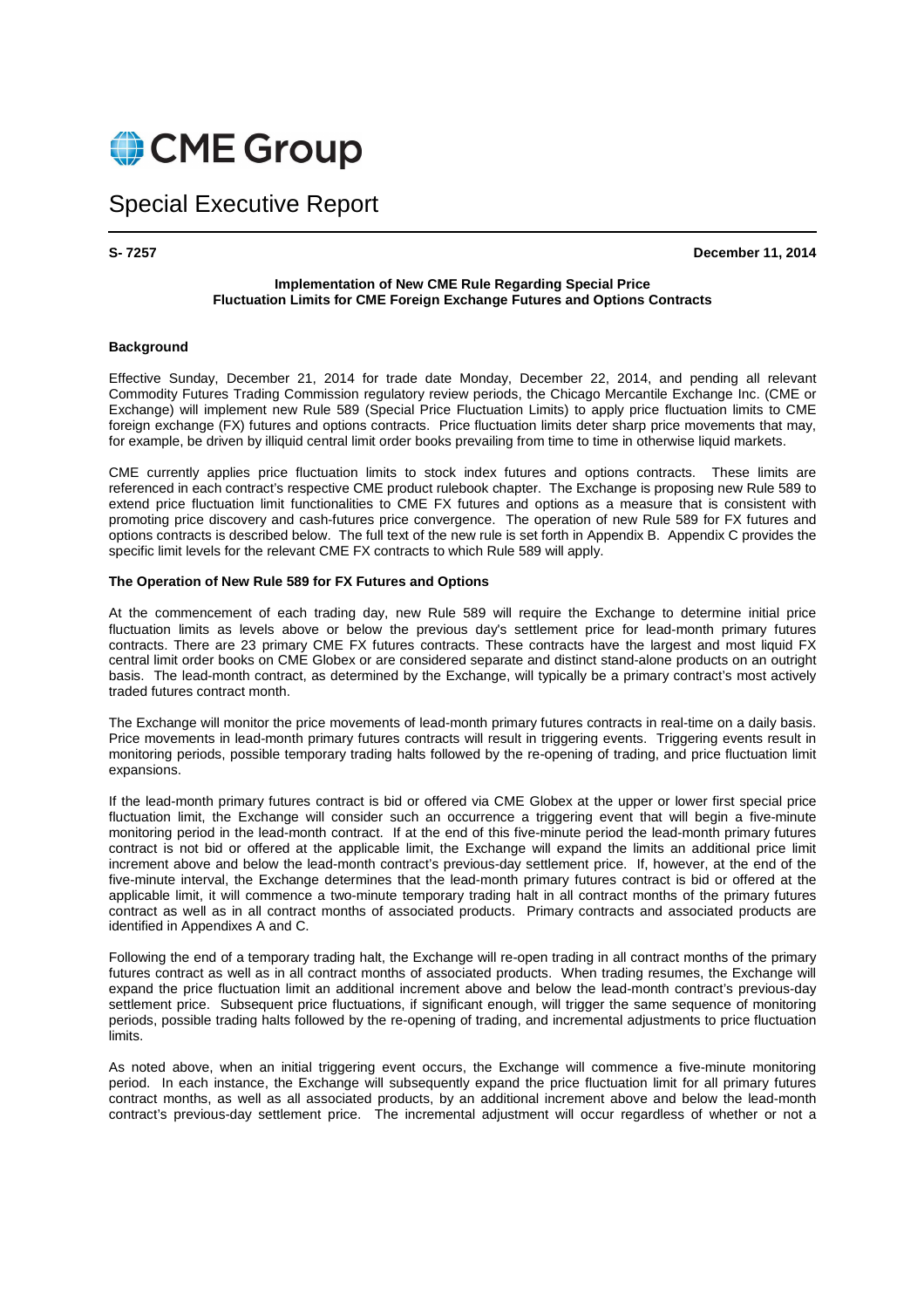trading halt is triggered. However, no further special price fluctuation limits will be implemented following a trading day's fourth price fluctuation limit adjustment.

#### **Expiring Contracts**

There will be no special price fluctuation limits for an expiring primary FX futures contract on the contract's last trading day. The Exchange will also not call temporary trading halts or expand special price fluctuation limits for primary futures contract months or their associated products during the last five minutes of trading on the last trading day of a related expiring primary FX futures contract.

#### **Floor Trading**

**Asia** 

The Exchange will apply special price fluctuation limits to all CME FX futures and options contracts that are available for trading on the floor. Although the Exchange will limit all markets on the trading floor at these price levels, floor trading in lead-month primary futures markets at these price levels will not constitute a triggering event under new Rule 589. In all instances when a triggering event resulting in a trading halt occurs on CME Globex, the Exchange will immediately halt floor trading in all contract months of primary futures contracts and associated products. The Exchange will implement a coordinated temporary trading halt for any floor-traded associated products that are options on primary contracts or other associated products. When the Exchange re-opens CME Globex markets with expanded price limits, the Exchange will simultaneously re-open all affected markets on the trading floor with the expanded limits in place.

Please refer to the following appendixes for details regarding special price fluctuation limits for certain CME FX futures and options contracts:

Appendix A: Foreign Exchange Futures and Options Contracts Subject to CME Rule 589 Appendix B: New CME Rule 589 Appendix C: Special Price Fluctuation Limits Table in Chapter 5 of the CME Rulebook

Questions regarding this notice may be directed to:

| <u>Asia</u><br>Malcolm Baker                                                    | +65 6593 5573                                                            | Malcolm.Baker@cmegroup.com                                                                                           |
|---------------------------------------------------------------------------------|--------------------------------------------------------------------------|----------------------------------------------------------------------------------------------------------------------|
| <b>Europe</b><br><b>Will Patrick</b><br>Nigel Manthorp                          | +44 20 3379 3721<br>+44 20 3379 3863                                     | Will.Patrick@cmegroup.com<br>Nigel.Manthorp@cmegroup.com                                                             |
| <u>U.S.</u><br>Craig LeVeille<br>Simon Burnham<br>Sean Hayden<br>Kevin McMillin | +1 312 454 5301<br>+1 312 930 3426<br>+1 312 338 2849<br>+1 312 930 8264 | Craig.LeVeille@cmegroup.com<br>Simon.Burnham@cmegroup.com<br>Sean.Hayden@cmegroup.com<br>Kevin.McMillin@cmegroup.com |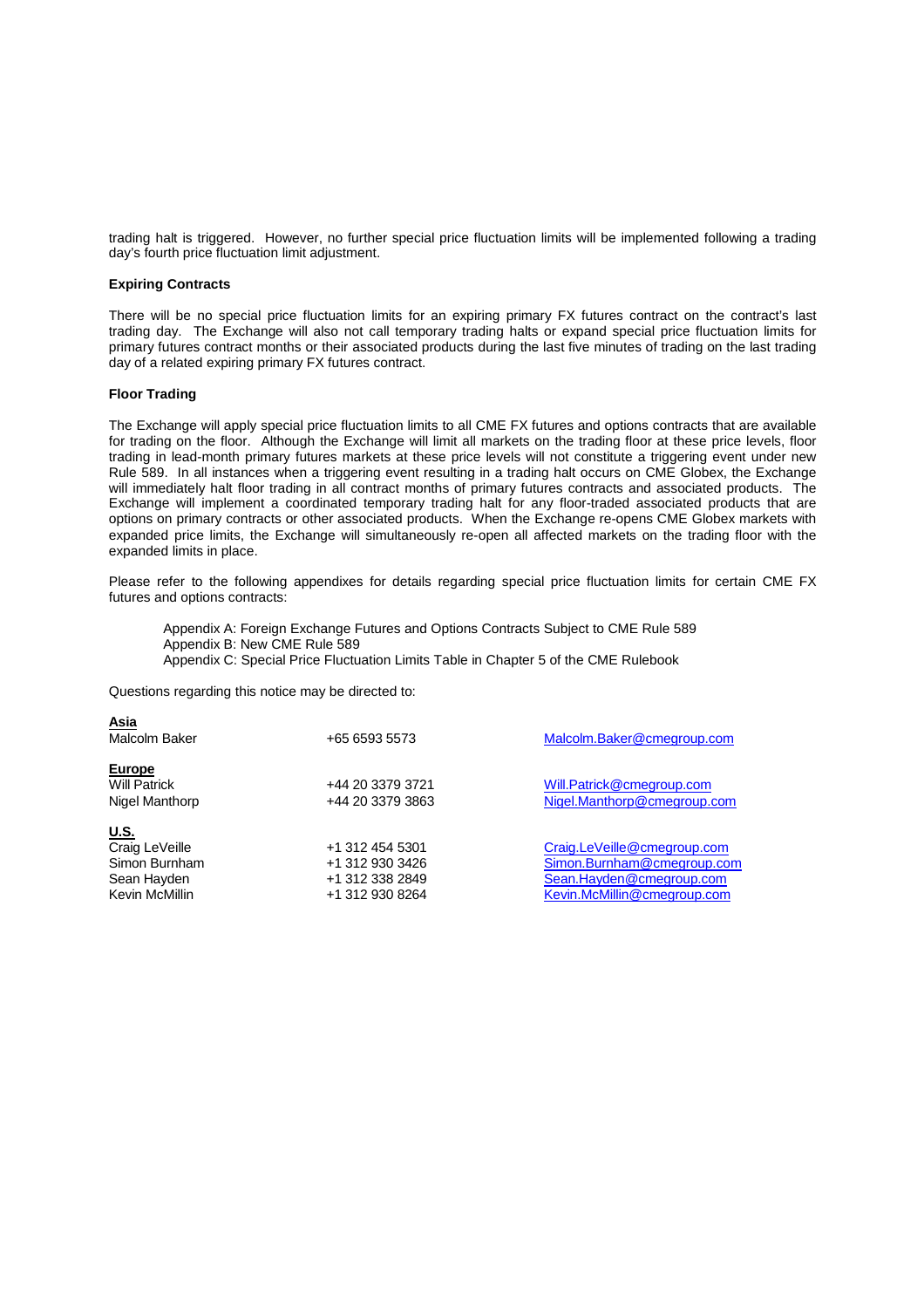# **Appendix A**

# **CME Foreign Exchange Futures and Options Contracts**

# **Subject to New CME Rule 589 (Special Price Fluctuation Limits)**

| 1.) Australian Dollar/U.S. Dollar (AUD/USD) Futures<br>255<br>AD<br>Primary<br>2.) Options on Australian Dollar/U.S. Dollar (AUD/USD) Futures<br>255A<br>AD<br>AD<br>Australian Dollar week 1 Options<br>255A<br>1A<br>AD<br>Australian Dollar week 2 Options<br>2A<br>AD<br>255A<br>3A<br><b>AD</b><br>255A<br>Australian Dollar week 3 Options<br>4A<br><b>AD</b><br>Australian Dollar week 4 Options<br>255A<br>5A<br>AD<br>Australian Dollar week 5 Options<br>255A<br>Australian Dollar (European) Options<br>255A<br>XA<br>AD<br>255A<br>AD1<br><b>AD</b><br>Australian Dollar week 1 (European) Options<br>Australian Dollar week 2 (European) Options<br>255A<br>AD <sub>2</sub><br><b>AD</b><br><b>AD</b><br>Australian Dollar week 3 (European) Options<br>255A<br>AD <sub>3</sub><br><b>AD</b><br>Australian Dollar week 4 (European) Options<br>255A<br>AD <sub>4</sub><br>Australian Dollar week 5 (European) Options<br>255A<br>AD <sub>5</sub><br><b>AD</b><br><b>AD</b><br>E-micro Australian Dollar/U.S. Dollar Futures<br>291<br>M6A<br>3.)<br>AD<br>4.) Australian Dollar/ Canadian Dollar (AD/ CD) Cross Rate Futures<br>308<br>AC<br><b>AD</b><br>5.) Australian Dollar/ Japanese Yen (AD/ JY) Cross Rate Futures<br>309<br>AJ<br>Australian Dollar/New Zealand Dollar (AD/NE) Cross Rate Futures<br>310<br><b>AD</b><br>6.<br>AN<br><b>BP</b><br>British Pound Sterling/U.S. Dollar (GBP/USD) Futures<br>251<br>7.)<br>Primary<br>Options on British Pound Sterling/U.S. Dollar (GBP/USD) Futures<br>251A<br>BP<br>BP<br>8.)<br>251A<br>1B<br><b>BP</b><br>British Pound Sterling week 1 Options<br><b>BP</b><br>British Pound Sterling week 2 Options<br>251A<br>2B<br>3B<br><b>BP</b><br>British Pound Sterling week 3 Options<br>251A<br>4B<br><b>BP</b><br>British Pound Sterling week 4 Options<br>251A<br><b>BP</b><br>British Pound Sterling week 5 Options<br>251A<br>5B<br><b>BP</b><br>British Pound Sterling (European) Options<br>251A<br>YB<br>British Pound Sterling week 1 (European) Options<br>251A<br>1P<br><b>BP</b><br>2P<br><b>BP</b><br>British Pound Sterling week 2 (European) Options<br>251A<br>3P<br><b>BP</b><br>British Pound Sterling week 3 (European) Options<br>251A<br><b>BP</b><br>4P<br>British Pound Sterling week 4 (European) Options<br>251A<br>5P<br><b>BP</b><br>British Pound Sterling week 5 (European) Options<br>251A<br>9.) E-micro British Pound Sterling/U.S. Dollar Futures<br>290<br>M6B<br><b>BP</b><br>10.) British Pound Sterling/Japanese Yen (BP/ JY) Cross Rate Futures<br>305<br>BY<br><b>BP</b><br>306<br>BF<br><b>BP</b><br>11.) British Pound Sterling/ Swiss Franc (BP/ SF) Cross Rate Futures<br>Canadian Dollar/U.S. Dollar (CAD/USD) Futures<br>252<br>C <sub>1</sub><br>Primary<br>12.)<br>Options on Canadian Dollar/U.S. Dollar (CAD/USD) Futures<br>252A<br>C <sub>1</sub><br>C <sub>1</sub><br>13.<br>C <sub>1</sub><br>Canadian Dollar week 1 Options<br>252A<br>1C<br>Canadian Dollar week 2 Options<br>252A<br>2C<br>C <sub>1</sub><br>C <sub>1</sub><br>3C<br>Canadian Dollar week 3 Options<br>252A<br>4C<br>C <sub>1</sub><br>Canadian Dollar week 4 Options<br>252A<br>5C<br>C <sub>1</sub><br>Canadian Dollar week 5 Options<br>252A<br>C <sub>1</sub><br>Canadian Dollar (European) Options<br>252A<br>YD<br>Canadian Dollar week 1 (European) Options<br>C <sub>1</sub><br>252A<br>1D<br>Canadian Dollar week 2 (European) Options<br>252A<br>2D<br>C <sub>1</sub><br>252A<br>3D<br>C <sub>1</sub><br>Canadian Dollar week 3 (European) Options<br>Canadian Dollar week 4 (European) Options<br>4D<br>C <sub>1</sub><br>252A<br>Canadian Dollar week 5 (European) Options<br>C <sub>1</sub><br>252A<br>5D<br>14.) E-micro Canadian Dollar / U.S. Dollar Futures<br>293<br><b>MCD</b><br>C <sub>1</sub><br>15.) Canadian Dollar/Japanese Yen (CD/ JY) Cross Rate Futures<br>311<br>CY<br>C <sub>1</sub><br>M6C<br>C <sub>1</sub><br>16.) E-micro U.S. Dollar/Canadian Dollar Futures<br>340<br>Euro/U.S. Dollar (EUR/USD) Futures<br>261<br>EC<br>Primary<br>17.)<br>EC<br>EC<br>18.<br>Options on Euro/U.S. Dollar (EUR/USD) Futures<br>261A<br>EC<br>Euro/U.S. Dollar week 1 Options<br>261A<br>1X<br>2X<br>EC<br>Euro/U.S. Dollar week 2 Options<br>261A<br>EC<br>Euro/U.S. Dollar week 3 Options<br>261A<br>3X<br>EC<br>Euro/U.S. Dollar week 4 Options<br>261A<br>4X<br>5X<br>EC<br>Euro/U.S. Dollar week 5 Options<br>261A<br>YT<br>EC<br>Euro FX (European) Options<br>261A<br>EC<br>Euro/U.S. Dollar week 1 (European) Options<br>261A<br>1T<br>Euro/U.S. Dollar week 2 (European) Options<br>261A<br>2T<br>EC<br>Euro/U.S. Dollar week 3 (European) Options<br>261A<br>3T<br>EC<br>Euro/U.S. Dollar week 4 (European) Options<br>4T<br>EC<br>261A<br>5T<br>EC<br>Euro/U.S. Dollar week 5 (European) Options<br>261A<br>19.) E-mini Euro Futures<br>262<br>E7<br>EC<br>EC<br>E-micro Euro/U.S. Dollar Futures<br>292<br>M6E<br>20.<br>EC<br>21.) Euro/ British Pound Sterling (Euro/ BP) Cross Rate Futures<br>301<br><b>RP</b> | Foreign Exchange Product | <b>CME Rulebook Chapter Commodity Code</b> | <b>Primary or Associated Contract</b> |
|----------------------------------------------------------------------------------------------------------------------------------------------------------------------------------------------------------------------------------------------------------------------------------------------------------------------------------------------------------------------------------------------------------------------------------------------------------------------------------------------------------------------------------------------------------------------------------------------------------------------------------------------------------------------------------------------------------------------------------------------------------------------------------------------------------------------------------------------------------------------------------------------------------------------------------------------------------------------------------------------------------------------------------------------------------------------------------------------------------------------------------------------------------------------------------------------------------------------------------------------------------------------------------------------------------------------------------------------------------------------------------------------------------------------------------------------------------------------------------------------------------------------------------------------------------------------------------------------------------------------------------------------------------------------------------------------------------------------------------------------------------------------------------------------------------------------------------------------------------------------------------------------------------------------------------------------------------------------------------------------------------------------------------------------------------------------------------------------------------------------------------------------------------------------------------------------------------------------------------------------------------------------------------------------------------------------------------------------------------------------------------------------------------------------------------------------------------------------------------------------------------------------------------------------------------------------------------------------------------------------------------------------------------------------------------------------------------------------------------------------------------------------------------------------------------------------------------------------------------------------------------------------------------------------------------------------------------------------------------------------------------------------------------------------------------------------------------------------------------------------------------------------------------------------------------------------------------------------------------------------------------------------------------------------------------------------------------------------------------------------------------------------------------------------------------------------------------------------------------------------------------------------------------------------------------------------------------------------------------------------------------------------------------------------------------------------------------------------------------------------------------------------------------------------------------------------------------------------------------------------------------------------------------------------------------------------------------------------------------------------------------------------------------------------------------------------------------------------------------------------------------------------------------------------------------------------------------------------------------------------------------------------------------------------------------------------------------------------------------------------------------------------------------------------------------------------------------------------------------------------------------------------------------------------------------------------------------------------------------------------------------------------------------------------------------------------------------------------------------------------------------------------------------------------------------------------------------------------------------------------------------------------------------------------------------------------------------------------------------------------------------------------------------------------|--------------------------|--------------------------------------------|---------------------------------------|
|                                                                                                                                                                                                                                                                                                                                                                                                                                                                                                                                                                                                                                                                                                                                                                                                                                                                                                                                                                                                                                                                                                                                                                                                                                                                                                                                                                                                                                                                                                                                                                                                                                                                                                                                                                                                                                                                                                                                                                                                                                                                                                                                                                                                                                                                                                                                                                                                                                                                                                                                                                                                                                                                                                                                                                                                                                                                                                                                                                                                                                                                                                                                                                                                                                                                                                                                                                                                                                                                                                                                                                                                                                                                                                                                                                                                                                                                                                                                                                                                                                                                                                                                                                                                                                                                                                                                                                                                                                                                                                                                                                                                                                                                                                                                                                                                                                                                                                                                                                                                                                              |                          |                                            |                                       |
|                                                                                                                                                                                                                                                                                                                                                                                                                                                                                                                                                                                                                                                                                                                                                                                                                                                                                                                                                                                                                                                                                                                                                                                                                                                                                                                                                                                                                                                                                                                                                                                                                                                                                                                                                                                                                                                                                                                                                                                                                                                                                                                                                                                                                                                                                                                                                                                                                                                                                                                                                                                                                                                                                                                                                                                                                                                                                                                                                                                                                                                                                                                                                                                                                                                                                                                                                                                                                                                                                                                                                                                                                                                                                                                                                                                                                                                                                                                                                                                                                                                                                                                                                                                                                                                                                                                                                                                                                                                                                                                                                                                                                                                                                                                                                                                                                                                                                                                                                                                                                                              |                          |                                            |                                       |
|                                                                                                                                                                                                                                                                                                                                                                                                                                                                                                                                                                                                                                                                                                                                                                                                                                                                                                                                                                                                                                                                                                                                                                                                                                                                                                                                                                                                                                                                                                                                                                                                                                                                                                                                                                                                                                                                                                                                                                                                                                                                                                                                                                                                                                                                                                                                                                                                                                                                                                                                                                                                                                                                                                                                                                                                                                                                                                                                                                                                                                                                                                                                                                                                                                                                                                                                                                                                                                                                                                                                                                                                                                                                                                                                                                                                                                                                                                                                                                                                                                                                                                                                                                                                                                                                                                                                                                                                                                                                                                                                                                                                                                                                                                                                                                                                                                                                                                                                                                                                                                              |                          |                                            |                                       |
|                                                                                                                                                                                                                                                                                                                                                                                                                                                                                                                                                                                                                                                                                                                                                                                                                                                                                                                                                                                                                                                                                                                                                                                                                                                                                                                                                                                                                                                                                                                                                                                                                                                                                                                                                                                                                                                                                                                                                                                                                                                                                                                                                                                                                                                                                                                                                                                                                                                                                                                                                                                                                                                                                                                                                                                                                                                                                                                                                                                                                                                                                                                                                                                                                                                                                                                                                                                                                                                                                                                                                                                                                                                                                                                                                                                                                                                                                                                                                                                                                                                                                                                                                                                                                                                                                                                                                                                                                                                                                                                                                                                                                                                                                                                                                                                                                                                                                                                                                                                                                                              |                          |                                            |                                       |
|                                                                                                                                                                                                                                                                                                                                                                                                                                                                                                                                                                                                                                                                                                                                                                                                                                                                                                                                                                                                                                                                                                                                                                                                                                                                                                                                                                                                                                                                                                                                                                                                                                                                                                                                                                                                                                                                                                                                                                                                                                                                                                                                                                                                                                                                                                                                                                                                                                                                                                                                                                                                                                                                                                                                                                                                                                                                                                                                                                                                                                                                                                                                                                                                                                                                                                                                                                                                                                                                                                                                                                                                                                                                                                                                                                                                                                                                                                                                                                                                                                                                                                                                                                                                                                                                                                                                                                                                                                                                                                                                                                                                                                                                                                                                                                                                                                                                                                                                                                                                                                              |                          |                                            |                                       |
|                                                                                                                                                                                                                                                                                                                                                                                                                                                                                                                                                                                                                                                                                                                                                                                                                                                                                                                                                                                                                                                                                                                                                                                                                                                                                                                                                                                                                                                                                                                                                                                                                                                                                                                                                                                                                                                                                                                                                                                                                                                                                                                                                                                                                                                                                                                                                                                                                                                                                                                                                                                                                                                                                                                                                                                                                                                                                                                                                                                                                                                                                                                                                                                                                                                                                                                                                                                                                                                                                                                                                                                                                                                                                                                                                                                                                                                                                                                                                                                                                                                                                                                                                                                                                                                                                                                                                                                                                                                                                                                                                                                                                                                                                                                                                                                                                                                                                                                                                                                                                                              |                          |                                            |                                       |
|                                                                                                                                                                                                                                                                                                                                                                                                                                                                                                                                                                                                                                                                                                                                                                                                                                                                                                                                                                                                                                                                                                                                                                                                                                                                                                                                                                                                                                                                                                                                                                                                                                                                                                                                                                                                                                                                                                                                                                                                                                                                                                                                                                                                                                                                                                                                                                                                                                                                                                                                                                                                                                                                                                                                                                                                                                                                                                                                                                                                                                                                                                                                                                                                                                                                                                                                                                                                                                                                                                                                                                                                                                                                                                                                                                                                                                                                                                                                                                                                                                                                                                                                                                                                                                                                                                                                                                                                                                                                                                                                                                                                                                                                                                                                                                                                                                                                                                                                                                                                                                              |                          |                                            |                                       |
|                                                                                                                                                                                                                                                                                                                                                                                                                                                                                                                                                                                                                                                                                                                                                                                                                                                                                                                                                                                                                                                                                                                                                                                                                                                                                                                                                                                                                                                                                                                                                                                                                                                                                                                                                                                                                                                                                                                                                                                                                                                                                                                                                                                                                                                                                                                                                                                                                                                                                                                                                                                                                                                                                                                                                                                                                                                                                                                                                                                                                                                                                                                                                                                                                                                                                                                                                                                                                                                                                                                                                                                                                                                                                                                                                                                                                                                                                                                                                                                                                                                                                                                                                                                                                                                                                                                                                                                                                                                                                                                                                                                                                                                                                                                                                                                                                                                                                                                                                                                                                                              |                          |                                            |                                       |
|                                                                                                                                                                                                                                                                                                                                                                                                                                                                                                                                                                                                                                                                                                                                                                                                                                                                                                                                                                                                                                                                                                                                                                                                                                                                                                                                                                                                                                                                                                                                                                                                                                                                                                                                                                                                                                                                                                                                                                                                                                                                                                                                                                                                                                                                                                                                                                                                                                                                                                                                                                                                                                                                                                                                                                                                                                                                                                                                                                                                                                                                                                                                                                                                                                                                                                                                                                                                                                                                                                                                                                                                                                                                                                                                                                                                                                                                                                                                                                                                                                                                                                                                                                                                                                                                                                                                                                                                                                                                                                                                                                                                                                                                                                                                                                                                                                                                                                                                                                                                                                              |                          |                                            |                                       |
|                                                                                                                                                                                                                                                                                                                                                                                                                                                                                                                                                                                                                                                                                                                                                                                                                                                                                                                                                                                                                                                                                                                                                                                                                                                                                                                                                                                                                                                                                                                                                                                                                                                                                                                                                                                                                                                                                                                                                                                                                                                                                                                                                                                                                                                                                                                                                                                                                                                                                                                                                                                                                                                                                                                                                                                                                                                                                                                                                                                                                                                                                                                                                                                                                                                                                                                                                                                                                                                                                                                                                                                                                                                                                                                                                                                                                                                                                                                                                                                                                                                                                                                                                                                                                                                                                                                                                                                                                                                                                                                                                                                                                                                                                                                                                                                                                                                                                                                                                                                                                                              |                          |                                            |                                       |
|                                                                                                                                                                                                                                                                                                                                                                                                                                                                                                                                                                                                                                                                                                                                                                                                                                                                                                                                                                                                                                                                                                                                                                                                                                                                                                                                                                                                                                                                                                                                                                                                                                                                                                                                                                                                                                                                                                                                                                                                                                                                                                                                                                                                                                                                                                                                                                                                                                                                                                                                                                                                                                                                                                                                                                                                                                                                                                                                                                                                                                                                                                                                                                                                                                                                                                                                                                                                                                                                                                                                                                                                                                                                                                                                                                                                                                                                                                                                                                                                                                                                                                                                                                                                                                                                                                                                                                                                                                                                                                                                                                                                                                                                                                                                                                                                                                                                                                                                                                                                                                              |                          |                                            |                                       |
|                                                                                                                                                                                                                                                                                                                                                                                                                                                                                                                                                                                                                                                                                                                                                                                                                                                                                                                                                                                                                                                                                                                                                                                                                                                                                                                                                                                                                                                                                                                                                                                                                                                                                                                                                                                                                                                                                                                                                                                                                                                                                                                                                                                                                                                                                                                                                                                                                                                                                                                                                                                                                                                                                                                                                                                                                                                                                                                                                                                                                                                                                                                                                                                                                                                                                                                                                                                                                                                                                                                                                                                                                                                                                                                                                                                                                                                                                                                                                                                                                                                                                                                                                                                                                                                                                                                                                                                                                                                                                                                                                                                                                                                                                                                                                                                                                                                                                                                                                                                                                                              |                          |                                            |                                       |
|                                                                                                                                                                                                                                                                                                                                                                                                                                                                                                                                                                                                                                                                                                                                                                                                                                                                                                                                                                                                                                                                                                                                                                                                                                                                                                                                                                                                                                                                                                                                                                                                                                                                                                                                                                                                                                                                                                                                                                                                                                                                                                                                                                                                                                                                                                                                                                                                                                                                                                                                                                                                                                                                                                                                                                                                                                                                                                                                                                                                                                                                                                                                                                                                                                                                                                                                                                                                                                                                                                                                                                                                                                                                                                                                                                                                                                                                                                                                                                                                                                                                                                                                                                                                                                                                                                                                                                                                                                                                                                                                                                                                                                                                                                                                                                                                                                                                                                                                                                                                                                              |                          |                                            |                                       |
|                                                                                                                                                                                                                                                                                                                                                                                                                                                                                                                                                                                                                                                                                                                                                                                                                                                                                                                                                                                                                                                                                                                                                                                                                                                                                                                                                                                                                                                                                                                                                                                                                                                                                                                                                                                                                                                                                                                                                                                                                                                                                                                                                                                                                                                                                                                                                                                                                                                                                                                                                                                                                                                                                                                                                                                                                                                                                                                                                                                                                                                                                                                                                                                                                                                                                                                                                                                                                                                                                                                                                                                                                                                                                                                                                                                                                                                                                                                                                                                                                                                                                                                                                                                                                                                                                                                                                                                                                                                                                                                                                                                                                                                                                                                                                                                                                                                                                                                                                                                                                                              |                          |                                            |                                       |
|                                                                                                                                                                                                                                                                                                                                                                                                                                                                                                                                                                                                                                                                                                                                                                                                                                                                                                                                                                                                                                                                                                                                                                                                                                                                                                                                                                                                                                                                                                                                                                                                                                                                                                                                                                                                                                                                                                                                                                                                                                                                                                                                                                                                                                                                                                                                                                                                                                                                                                                                                                                                                                                                                                                                                                                                                                                                                                                                                                                                                                                                                                                                                                                                                                                                                                                                                                                                                                                                                                                                                                                                                                                                                                                                                                                                                                                                                                                                                                                                                                                                                                                                                                                                                                                                                                                                                                                                                                                                                                                                                                                                                                                                                                                                                                                                                                                                                                                                                                                                                                              |                          |                                            |                                       |
|                                                                                                                                                                                                                                                                                                                                                                                                                                                                                                                                                                                                                                                                                                                                                                                                                                                                                                                                                                                                                                                                                                                                                                                                                                                                                                                                                                                                                                                                                                                                                                                                                                                                                                                                                                                                                                                                                                                                                                                                                                                                                                                                                                                                                                                                                                                                                                                                                                                                                                                                                                                                                                                                                                                                                                                                                                                                                                                                                                                                                                                                                                                                                                                                                                                                                                                                                                                                                                                                                                                                                                                                                                                                                                                                                                                                                                                                                                                                                                                                                                                                                                                                                                                                                                                                                                                                                                                                                                                                                                                                                                                                                                                                                                                                                                                                                                                                                                                                                                                                                                              |                          |                                            |                                       |
|                                                                                                                                                                                                                                                                                                                                                                                                                                                                                                                                                                                                                                                                                                                                                                                                                                                                                                                                                                                                                                                                                                                                                                                                                                                                                                                                                                                                                                                                                                                                                                                                                                                                                                                                                                                                                                                                                                                                                                                                                                                                                                                                                                                                                                                                                                                                                                                                                                                                                                                                                                                                                                                                                                                                                                                                                                                                                                                                                                                                                                                                                                                                                                                                                                                                                                                                                                                                                                                                                                                                                                                                                                                                                                                                                                                                                                                                                                                                                                                                                                                                                                                                                                                                                                                                                                                                                                                                                                                                                                                                                                                                                                                                                                                                                                                                                                                                                                                                                                                                                                              |                          |                                            |                                       |
|                                                                                                                                                                                                                                                                                                                                                                                                                                                                                                                                                                                                                                                                                                                                                                                                                                                                                                                                                                                                                                                                                                                                                                                                                                                                                                                                                                                                                                                                                                                                                                                                                                                                                                                                                                                                                                                                                                                                                                                                                                                                                                                                                                                                                                                                                                                                                                                                                                                                                                                                                                                                                                                                                                                                                                                                                                                                                                                                                                                                                                                                                                                                                                                                                                                                                                                                                                                                                                                                                                                                                                                                                                                                                                                                                                                                                                                                                                                                                                                                                                                                                                                                                                                                                                                                                                                                                                                                                                                                                                                                                                                                                                                                                                                                                                                                                                                                                                                                                                                                                                              |                          |                                            |                                       |
|                                                                                                                                                                                                                                                                                                                                                                                                                                                                                                                                                                                                                                                                                                                                                                                                                                                                                                                                                                                                                                                                                                                                                                                                                                                                                                                                                                                                                                                                                                                                                                                                                                                                                                                                                                                                                                                                                                                                                                                                                                                                                                                                                                                                                                                                                                                                                                                                                                                                                                                                                                                                                                                                                                                                                                                                                                                                                                                                                                                                                                                                                                                                                                                                                                                                                                                                                                                                                                                                                                                                                                                                                                                                                                                                                                                                                                                                                                                                                                                                                                                                                                                                                                                                                                                                                                                                                                                                                                                                                                                                                                                                                                                                                                                                                                                                                                                                                                                                                                                                                                              |                          |                                            |                                       |
|                                                                                                                                                                                                                                                                                                                                                                                                                                                                                                                                                                                                                                                                                                                                                                                                                                                                                                                                                                                                                                                                                                                                                                                                                                                                                                                                                                                                                                                                                                                                                                                                                                                                                                                                                                                                                                                                                                                                                                                                                                                                                                                                                                                                                                                                                                                                                                                                                                                                                                                                                                                                                                                                                                                                                                                                                                                                                                                                                                                                                                                                                                                                                                                                                                                                                                                                                                                                                                                                                                                                                                                                                                                                                                                                                                                                                                                                                                                                                                                                                                                                                                                                                                                                                                                                                                                                                                                                                                                                                                                                                                                                                                                                                                                                                                                                                                                                                                                                                                                                                                              |                          |                                            |                                       |
|                                                                                                                                                                                                                                                                                                                                                                                                                                                                                                                                                                                                                                                                                                                                                                                                                                                                                                                                                                                                                                                                                                                                                                                                                                                                                                                                                                                                                                                                                                                                                                                                                                                                                                                                                                                                                                                                                                                                                                                                                                                                                                                                                                                                                                                                                                                                                                                                                                                                                                                                                                                                                                                                                                                                                                                                                                                                                                                                                                                                                                                                                                                                                                                                                                                                                                                                                                                                                                                                                                                                                                                                                                                                                                                                                                                                                                                                                                                                                                                                                                                                                                                                                                                                                                                                                                                                                                                                                                                                                                                                                                                                                                                                                                                                                                                                                                                                                                                                                                                                                                              |                          |                                            |                                       |
|                                                                                                                                                                                                                                                                                                                                                                                                                                                                                                                                                                                                                                                                                                                                                                                                                                                                                                                                                                                                                                                                                                                                                                                                                                                                                                                                                                                                                                                                                                                                                                                                                                                                                                                                                                                                                                                                                                                                                                                                                                                                                                                                                                                                                                                                                                                                                                                                                                                                                                                                                                                                                                                                                                                                                                                                                                                                                                                                                                                                                                                                                                                                                                                                                                                                                                                                                                                                                                                                                                                                                                                                                                                                                                                                                                                                                                                                                                                                                                                                                                                                                                                                                                                                                                                                                                                                                                                                                                                                                                                                                                                                                                                                                                                                                                                                                                                                                                                                                                                                                                              |                          |                                            |                                       |
|                                                                                                                                                                                                                                                                                                                                                                                                                                                                                                                                                                                                                                                                                                                                                                                                                                                                                                                                                                                                                                                                                                                                                                                                                                                                                                                                                                                                                                                                                                                                                                                                                                                                                                                                                                                                                                                                                                                                                                                                                                                                                                                                                                                                                                                                                                                                                                                                                                                                                                                                                                                                                                                                                                                                                                                                                                                                                                                                                                                                                                                                                                                                                                                                                                                                                                                                                                                                                                                                                                                                                                                                                                                                                                                                                                                                                                                                                                                                                                                                                                                                                                                                                                                                                                                                                                                                                                                                                                                                                                                                                                                                                                                                                                                                                                                                                                                                                                                                                                                                                                              |                          |                                            |                                       |
|                                                                                                                                                                                                                                                                                                                                                                                                                                                                                                                                                                                                                                                                                                                                                                                                                                                                                                                                                                                                                                                                                                                                                                                                                                                                                                                                                                                                                                                                                                                                                                                                                                                                                                                                                                                                                                                                                                                                                                                                                                                                                                                                                                                                                                                                                                                                                                                                                                                                                                                                                                                                                                                                                                                                                                                                                                                                                                                                                                                                                                                                                                                                                                                                                                                                                                                                                                                                                                                                                                                                                                                                                                                                                                                                                                                                                                                                                                                                                                                                                                                                                                                                                                                                                                                                                                                                                                                                                                                                                                                                                                                                                                                                                                                                                                                                                                                                                                                                                                                                                                              |                          |                                            |                                       |
|                                                                                                                                                                                                                                                                                                                                                                                                                                                                                                                                                                                                                                                                                                                                                                                                                                                                                                                                                                                                                                                                                                                                                                                                                                                                                                                                                                                                                                                                                                                                                                                                                                                                                                                                                                                                                                                                                                                                                                                                                                                                                                                                                                                                                                                                                                                                                                                                                                                                                                                                                                                                                                                                                                                                                                                                                                                                                                                                                                                                                                                                                                                                                                                                                                                                                                                                                                                                                                                                                                                                                                                                                                                                                                                                                                                                                                                                                                                                                                                                                                                                                                                                                                                                                                                                                                                                                                                                                                                                                                                                                                                                                                                                                                                                                                                                                                                                                                                                                                                                                                              |                          |                                            |                                       |
|                                                                                                                                                                                                                                                                                                                                                                                                                                                                                                                                                                                                                                                                                                                                                                                                                                                                                                                                                                                                                                                                                                                                                                                                                                                                                                                                                                                                                                                                                                                                                                                                                                                                                                                                                                                                                                                                                                                                                                                                                                                                                                                                                                                                                                                                                                                                                                                                                                                                                                                                                                                                                                                                                                                                                                                                                                                                                                                                                                                                                                                                                                                                                                                                                                                                                                                                                                                                                                                                                                                                                                                                                                                                                                                                                                                                                                                                                                                                                                                                                                                                                                                                                                                                                                                                                                                                                                                                                                                                                                                                                                                                                                                                                                                                                                                                                                                                                                                                                                                                                                              |                          |                                            |                                       |
|                                                                                                                                                                                                                                                                                                                                                                                                                                                                                                                                                                                                                                                                                                                                                                                                                                                                                                                                                                                                                                                                                                                                                                                                                                                                                                                                                                                                                                                                                                                                                                                                                                                                                                                                                                                                                                                                                                                                                                                                                                                                                                                                                                                                                                                                                                                                                                                                                                                                                                                                                                                                                                                                                                                                                                                                                                                                                                                                                                                                                                                                                                                                                                                                                                                                                                                                                                                                                                                                                                                                                                                                                                                                                                                                                                                                                                                                                                                                                                                                                                                                                                                                                                                                                                                                                                                                                                                                                                                                                                                                                                                                                                                                                                                                                                                                                                                                                                                                                                                                                                              |                          |                                            |                                       |
|                                                                                                                                                                                                                                                                                                                                                                                                                                                                                                                                                                                                                                                                                                                                                                                                                                                                                                                                                                                                                                                                                                                                                                                                                                                                                                                                                                                                                                                                                                                                                                                                                                                                                                                                                                                                                                                                                                                                                                                                                                                                                                                                                                                                                                                                                                                                                                                                                                                                                                                                                                                                                                                                                                                                                                                                                                                                                                                                                                                                                                                                                                                                                                                                                                                                                                                                                                                                                                                                                                                                                                                                                                                                                                                                                                                                                                                                                                                                                                                                                                                                                                                                                                                                                                                                                                                                                                                                                                                                                                                                                                                                                                                                                                                                                                                                                                                                                                                                                                                                                                              |                          |                                            |                                       |
|                                                                                                                                                                                                                                                                                                                                                                                                                                                                                                                                                                                                                                                                                                                                                                                                                                                                                                                                                                                                                                                                                                                                                                                                                                                                                                                                                                                                                                                                                                                                                                                                                                                                                                                                                                                                                                                                                                                                                                                                                                                                                                                                                                                                                                                                                                                                                                                                                                                                                                                                                                                                                                                                                                                                                                                                                                                                                                                                                                                                                                                                                                                                                                                                                                                                                                                                                                                                                                                                                                                                                                                                                                                                                                                                                                                                                                                                                                                                                                                                                                                                                                                                                                                                                                                                                                                                                                                                                                                                                                                                                                                                                                                                                                                                                                                                                                                                                                                                                                                                                                              |                          |                                            |                                       |
|                                                                                                                                                                                                                                                                                                                                                                                                                                                                                                                                                                                                                                                                                                                                                                                                                                                                                                                                                                                                                                                                                                                                                                                                                                                                                                                                                                                                                                                                                                                                                                                                                                                                                                                                                                                                                                                                                                                                                                                                                                                                                                                                                                                                                                                                                                                                                                                                                                                                                                                                                                                                                                                                                                                                                                                                                                                                                                                                                                                                                                                                                                                                                                                                                                                                                                                                                                                                                                                                                                                                                                                                                                                                                                                                                                                                                                                                                                                                                                                                                                                                                                                                                                                                                                                                                                                                                                                                                                                                                                                                                                                                                                                                                                                                                                                                                                                                                                                                                                                                                                              |                          |                                            |                                       |
|                                                                                                                                                                                                                                                                                                                                                                                                                                                                                                                                                                                                                                                                                                                                                                                                                                                                                                                                                                                                                                                                                                                                                                                                                                                                                                                                                                                                                                                                                                                                                                                                                                                                                                                                                                                                                                                                                                                                                                                                                                                                                                                                                                                                                                                                                                                                                                                                                                                                                                                                                                                                                                                                                                                                                                                                                                                                                                                                                                                                                                                                                                                                                                                                                                                                                                                                                                                                                                                                                                                                                                                                                                                                                                                                                                                                                                                                                                                                                                                                                                                                                                                                                                                                                                                                                                                                                                                                                                                                                                                                                                                                                                                                                                                                                                                                                                                                                                                                                                                                                                              |                          |                                            |                                       |
|                                                                                                                                                                                                                                                                                                                                                                                                                                                                                                                                                                                                                                                                                                                                                                                                                                                                                                                                                                                                                                                                                                                                                                                                                                                                                                                                                                                                                                                                                                                                                                                                                                                                                                                                                                                                                                                                                                                                                                                                                                                                                                                                                                                                                                                                                                                                                                                                                                                                                                                                                                                                                                                                                                                                                                                                                                                                                                                                                                                                                                                                                                                                                                                                                                                                                                                                                                                                                                                                                                                                                                                                                                                                                                                                                                                                                                                                                                                                                                                                                                                                                                                                                                                                                                                                                                                                                                                                                                                                                                                                                                                                                                                                                                                                                                                                                                                                                                                                                                                                                                              |                          |                                            |                                       |
|                                                                                                                                                                                                                                                                                                                                                                                                                                                                                                                                                                                                                                                                                                                                                                                                                                                                                                                                                                                                                                                                                                                                                                                                                                                                                                                                                                                                                                                                                                                                                                                                                                                                                                                                                                                                                                                                                                                                                                                                                                                                                                                                                                                                                                                                                                                                                                                                                                                                                                                                                                                                                                                                                                                                                                                                                                                                                                                                                                                                                                                                                                                                                                                                                                                                                                                                                                                                                                                                                                                                                                                                                                                                                                                                                                                                                                                                                                                                                                                                                                                                                                                                                                                                                                                                                                                                                                                                                                                                                                                                                                                                                                                                                                                                                                                                                                                                                                                                                                                                                                              |                          |                                            |                                       |
|                                                                                                                                                                                                                                                                                                                                                                                                                                                                                                                                                                                                                                                                                                                                                                                                                                                                                                                                                                                                                                                                                                                                                                                                                                                                                                                                                                                                                                                                                                                                                                                                                                                                                                                                                                                                                                                                                                                                                                                                                                                                                                                                                                                                                                                                                                                                                                                                                                                                                                                                                                                                                                                                                                                                                                                                                                                                                                                                                                                                                                                                                                                                                                                                                                                                                                                                                                                                                                                                                                                                                                                                                                                                                                                                                                                                                                                                                                                                                                                                                                                                                                                                                                                                                                                                                                                                                                                                                                                                                                                                                                                                                                                                                                                                                                                                                                                                                                                                                                                                                                              |                          |                                            |                                       |
|                                                                                                                                                                                                                                                                                                                                                                                                                                                                                                                                                                                                                                                                                                                                                                                                                                                                                                                                                                                                                                                                                                                                                                                                                                                                                                                                                                                                                                                                                                                                                                                                                                                                                                                                                                                                                                                                                                                                                                                                                                                                                                                                                                                                                                                                                                                                                                                                                                                                                                                                                                                                                                                                                                                                                                                                                                                                                                                                                                                                                                                                                                                                                                                                                                                                                                                                                                                                                                                                                                                                                                                                                                                                                                                                                                                                                                                                                                                                                                                                                                                                                                                                                                                                                                                                                                                                                                                                                                                                                                                                                                                                                                                                                                                                                                                                                                                                                                                                                                                                                                              |                          |                                            |                                       |
|                                                                                                                                                                                                                                                                                                                                                                                                                                                                                                                                                                                                                                                                                                                                                                                                                                                                                                                                                                                                                                                                                                                                                                                                                                                                                                                                                                                                                                                                                                                                                                                                                                                                                                                                                                                                                                                                                                                                                                                                                                                                                                                                                                                                                                                                                                                                                                                                                                                                                                                                                                                                                                                                                                                                                                                                                                                                                                                                                                                                                                                                                                                                                                                                                                                                                                                                                                                                                                                                                                                                                                                                                                                                                                                                                                                                                                                                                                                                                                                                                                                                                                                                                                                                                                                                                                                                                                                                                                                                                                                                                                                                                                                                                                                                                                                                                                                                                                                                                                                                                                              |                          |                                            |                                       |
|                                                                                                                                                                                                                                                                                                                                                                                                                                                                                                                                                                                                                                                                                                                                                                                                                                                                                                                                                                                                                                                                                                                                                                                                                                                                                                                                                                                                                                                                                                                                                                                                                                                                                                                                                                                                                                                                                                                                                                                                                                                                                                                                                                                                                                                                                                                                                                                                                                                                                                                                                                                                                                                                                                                                                                                                                                                                                                                                                                                                                                                                                                                                                                                                                                                                                                                                                                                                                                                                                                                                                                                                                                                                                                                                                                                                                                                                                                                                                                                                                                                                                                                                                                                                                                                                                                                                                                                                                                                                                                                                                                                                                                                                                                                                                                                                                                                                                                                                                                                                                                              |                          |                                            |                                       |
|                                                                                                                                                                                                                                                                                                                                                                                                                                                                                                                                                                                                                                                                                                                                                                                                                                                                                                                                                                                                                                                                                                                                                                                                                                                                                                                                                                                                                                                                                                                                                                                                                                                                                                                                                                                                                                                                                                                                                                                                                                                                                                                                                                                                                                                                                                                                                                                                                                                                                                                                                                                                                                                                                                                                                                                                                                                                                                                                                                                                                                                                                                                                                                                                                                                                                                                                                                                                                                                                                                                                                                                                                                                                                                                                                                                                                                                                                                                                                                                                                                                                                                                                                                                                                                                                                                                                                                                                                                                                                                                                                                                                                                                                                                                                                                                                                                                                                                                                                                                                                                              |                          |                                            |                                       |
|                                                                                                                                                                                                                                                                                                                                                                                                                                                                                                                                                                                                                                                                                                                                                                                                                                                                                                                                                                                                                                                                                                                                                                                                                                                                                                                                                                                                                                                                                                                                                                                                                                                                                                                                                                                                                                                                                                                                                                                                                                                                                                                                                                                                                                                                                                                                                                                                                                                                                                                                                                                                                                                                                                                                                                                                                                                                                                                                                                                                                                                                                                                                                                                                                                                                                                                                                                                                                                                                                                                                                                                                                                                                                                                                                                                                                                                                                                                                                                                                                                                                                                                                                                                                                                                                                                                                                                                                                                                                                                                                                                                                                                                                                                                                                                                                                                                                                                                                                                                                                                              |                          |                                            |                                       |
|                                                                                                                                                                                                                                                                                                                                                                                                                                                                                                                                                                                                                                                                                                                                                                                                                                                                                                                                                                                                                                                                                                                                                                                                                                                                                                                                                                                                                                                                                                                                                                                                                                                                                                                                                                                                                                                                                                                                                                                                                                                                                                                                                                                                                                                                                                                                                                                                                                                                                                                                                                                                                                                                                                                                                                                                                                                                                                                                                                                                                                                                                                                                                                                                                                                                                                                                                                                                                                                                                                                                                                                                                                                                                                                                                                                                                                                                                                                                                                                                                                                                                                                                                                                                                                                                                                                                                                                                                                                                                                                                                                                                                                                                                                                                                                                                                                                                                                                                                                                                                                              |                          |                                            |                                       |
|                                                                                                                                                                                                                                                                                                                                                                                                                                                                                                                                                                                                                                                                                                                                                                                                                                                                                                                                                                                                                                                                                                                                                                                                                                                                                                                                                                                                                                                                                                                                                                                                                                                                                                                                                                                                                                                                                                                                                                                                                                                                                                                                                                                                                                                                                                                                                                                                                                                                                                                                                                                                                                                                                                                                                                                                                                                                                                                                                                                                                                                                                                                                                                                                                                                                                                                                                                                                                                                                                                                                                                                                                                                                                                                                                                                                                                                                                                                                                                                                                                                                                                                                                                                                                                                                                                                                                                                                                                                                                                                                                                                                                                                                                                                                                                                                                                                                                                                                                                                                                                              |                          |                                            |                                       |
|                                                                                                                                                                                                                                                                                                                                                                                                                                                                                                                                                                                                                                                                                                                                                                                                                                                                                                                                                                                                                                                                                                                                                                                                                                                                                                                                                                                                                                                                                                                                                                                                                                                                                                                                                                                                                                                                                                                                                                                                                                                                                                                                                                                                                                                                                                                                                                                                                                                                                                                                                                                                                                                                                                                                                                                                                                                                                                                                                                                                                                                                                                                                                                                                                                                                                                                                                                                                                                                                                                                                                                                                                                                                                                                                                                                                                                                                                                                                                                                                                                                                                                                                                                                                                                                                                                                                                                                                                                                                                                                                                                                                                                                                                                                                                                                                                                                                                                                                                                                                                                              |                          |                                            |                                       |
|                                                                                                                                                                                                                                                                                                                                                                                                                                                                                                                                                                                                                                                                                                                                                                                                                                                                                                                                                                                                                                                                                                                                                                                                                                                                                                                                                                                                                                                                                                                                                                                                                                                                                                                                                                                                                                                                                                                                                                                                                                                                                                                                                                                                                                                                                                                                                                                                                                                                                                                                                                                                                                                                                                                                                                                                                                                                                                                                                                                                                                                                                                                                                                                                                                                                                                                                                                                                                                                                                                                                                                                                                                                                                                                                                                                                                                                                                                                                                                                                                                                                                                                                                                                                                                                                                                                                                                                                                                                                                                                                                                                                                                                                                                                                                                                                                                                                                                                                                                                                                                              |                          |                                            |                                       |
|                                                                                                                                                                                                                                                                                                                                                                                                                                                                                                                                                                                                                                                                                                                                                                                                                                                                                                                                                                                                                                                                                                                                                                                                                                                                                                                                                                                                                                                                                                                                                                                                                                                                                                                                                                                                                                                                                                                                                                                                                                                                                                                                                                                                                                                                                                                                                                                                                                                                                                                                                                                                                                                                                                                                                                                                                                                                                                                                                                                                                                                                                                                                                                                                                                                                                                                                                                                                                                                                                                                                                                                                                                                                                                                                                                                                                                                                                                                                                                                                                                                                                                                                                                                                                                                                                                                                                                                                                                                                                                                                                                                                                                                                                                                                                                                                                                                                                                                                                                                                                                              |                          |                                            |                                       |
|                                                                                                                                                                                                                                                                                                                                                                                                                                                                                                                                                                                                                                                                                                                                                                                                                                                                                                                                                                                                                                                                                                                                                                                                                                                                                                                                                                                                                                                                                                                                                                                                                                                                                                                                                                                                                                                                                                                                                                                                                                                                                                                                                                                                                                                                                                                                                                                                                                                                                                                                                                                                                                                                                                                                                                                                                                                                                                                                                                                                                                                                                                                                                                                                                                                                                                                                                                                                                                                                                                                                                                                                                                                                                                                                                                                                                                                                                                                                                                                                                                                                                                                                                                                                                                                                                                                                                                                                                                                                                                                                                                                                                                                                                                                                                                                                                                                                                                                                                                                                                                              |                          |                                            |                                       |
|                                                                                                                                                                                                                                                                                                                                                                                                                                                                                                                                                                                                                                                                                                                                                                                                                                                                                                                                                                                                                                                                                                                                                                                                                                                                                                                                                                                                                                                                                                                                                                                                                                                                                                                                                                                                                                                                                                                                                                                                                                                                                                                                                                                                                                                                                                                                                                                                                                                                                                                                                                                                                                                                                                                                                                                                                                                                                                                                                                                                                                                                                                                                                                                                                                                                                                                                                                                                                                                                                                                                                                                                                                                                                                                                                                                                                                                                                                                                                                                                                                                                                                                                                                                                                                                                                                                                                                                                                                                                                                                                                                                                                                                                                                                                                                                                                                                                                                                                                                                                                                              |                          |                                            |                                       |
|                                                                                                                                                                                                                                                                                                                                                                                                                                                                                                                                                                                                                                                                                                                                                                                                                                                                                                                                                                                                                                                                                                                                                                                                                                                                                                                                                                                                                                                                                                                                                                                                                                                                                                                                                                                                                                                                                                                                                                                                                                                                                                                                                                                                                                                                                                                                                                                                                                                                                                                                                                                                                                                                                                                                                                                                                                                                                                                                                                                                                                                                                                                                                                                                                                                                                                                                                                                                                                                                                                                                                                                                                                                                                                                                                                                                                                                                                                                                                                                                                                                                                                                                                                                                                                                                                                                                                                                                                                                                                                                                                                                                                                                                                                                                                                                                                                                                                                                                                                                                                                              |                          |                                            |                                       |
|                                                                                                                                                                                                                                                                                                                                                                                                                                                                                                                                                                                                                                                                                                                                                                                                                                                                                                                                                                                                                                                                                                                                                                                                                                                                                                                                                                                                                                                                                                                                                                                                                                                                                                                                                                                                                                                                                                                                                                                                                                                                                                                                                                                                                                                                                                                                                                                                                                                                                                                                                                                                                                                                                                                                                                                                                                                                                                                                                                                                                                                                                                                                                                                                                                                                                                                                                                                                                                                                                                                                                                                                                                                                                                                                                                                                                                                                                                                                                                                                                                                                                                                                                                                                                                                                                                                                                                                                                                                                                                                                                                                                                                                                                                                                                                                                                                                                                                                                                                                                                                              |                          |                                            |                                       |
|                                                                                                                                                                                                                                                                                                                                                                                                                                                                                                                                                                                                                                                                                                                                                                                                                                                                                                                                                                                                                                                                                                                                                                                                                                                                                                                                                                                                                                                                                                                                                                                                                                                                                                                                                                                                                                                                                                                                                                                                                                                                                                                                                                                                                                                                                                                                                                                                                                                                                                                                                                                                                                                                                                                                                                                                                                                                                                                                                                                                                                                                                                                                                                                                                                                                                                                                                                                                                                                                                                                                                                                                                                                                                                                                                                                                                                                                                                                                                                                                                                                                                                                                                                                                                                                                                                                                                                                                                                                                                                                                                                                                                                                                                                                                                                                                                                                                                                                                                                                                                                              |                          |                                            |                                       |
|                                                                                                                                                                                                                                                                                                                                                                                                                                                                                                                                                                                                                                                                                                                                                                                                                                                                                                                                                                                                                                                                                                                                                                                                                                                                                                                                                                                                                                                                                                                                                                                                                                                                                                                                                                                                                                                                                                                                                                                                                                                                                                                                                                                                                                                                                                                                                                                                                                                                                                                                                                                                                                                                                                                                                                                                                                                                                                                                                                                                                                                                                                                                                                                                                                                                                                                                                                                                                                                                                                                                                                                                                                                                                                                                                                                                                                                                                                                                                                                                                                                                                                                                                                                                                                                                                                                                                                                                                                                                                                                                                                                                                                                                                                                                                                                                                                                                                                                                                                                                                                              |                          |                                            |                                       |
|                                                                                                                                                                                                                                                                                                                                                                                                                                                                                                                                                                                                                                                                                                                                                                                                                                                                                                                                                                                                                                                                                                                                                                                                                                                                                                                                                                                                                                                                                                                                                                                                                                                                                                                                                                                                                                                                                                                                                                                                                                                                                                                                                                                                                                                                                                                                                                                                                                                                                                                                                                                                                                                                                                                                                                                                                                                                                                                                                                                                                                                                                                                                                                                                                                                                                                                                                                                                                                                                                                                                                                                                                                                                                                                                                                                                                                                                                                                                                                                                                                                                                                                                                                                                                                                                                                                                                                                                                                                                                                                                                                                                                                                                                                                                                                                                                                                                                                                                                                                                                                              |                          |                                            |                                       |
|                                                                                                                                                                                                                                                                                                                                                                                                                                                                                                                                                                                                                                                                                                                                                                                                                                                                                                                                                                                                                                                                                                                                                                                                                                                                                                                                                                                                                                                                                                                                                                                                                                                                                                                                                                                                                                                                                                                                                                                                                                                                                                                                                                                                                                                                                                                                                                                                                                                                                                                                                                                                                                                                                                                                                                                                                                                                                                                                                                                                                                                                                                                                                                                                                                                                                                                                                                                                                                                                                                                                                                                                                                                                                                                                                                                                                                                                                                                                                                                                                                                                                                                                                                                                                                                                                                                                                                                                                                                                                                                                                                                                                                                                                                                                                                                                                                                                                                                                                                                                                                              |                          |                                            |                                       |
|                                                                                                                                                                                                                                                                                                                                                                                                                                                                                                                                                                                                                                                                                                                                                                                                                                                                                                                                                                                                                                                                                                                                                                                                                                                                                                                                                                                                                                                                                                                                                                                                                                                                                                                                                                                                                                                                                                                                                                                                                                                                                                                                                                                                                                                                                                                                                                                                                                                                                                                                                                                                                                                                                                                                                                                                                                                                                                                                                                                                                                                                                                                                                                                                                                                                                                                                                                                                                                                                                                                                                                                                                                                                                                                                                                                                                                                                                                                                                                                                                                                                                                                                                                                                                                                                                                                                                                                                                                                                                                                                                                                                                                                                                                                                                                                                                                                                                                                                                                                                                                              |                          |                                            |                                       |
|                                                                                                                                                                                                                                                                                                                                                                                                                                                                                                                                                                                                                                                                                                                                                                                                                                                                                                                                                                                                                                                                                                                                                                                                                                                                                                                                                                                                                                                                                                                                                                                                                                                                                                                                                                                                                                                                                                                                                                                                                                                                                                                                                                                                                                                                                                                                                                                                                                                                                                                                                                                                                                                                                                                                                                                                                                                                                                                                                                                                                                                                                                                                                                                                                                                                                                                                                                                                                                                                                                                                                                                                                                                                                                                                                                                                                                                                                                                                                                                                                                                                                                                                                                                                                                                                                                                                                                                                                                                                                                                                                                                                                                                                                                                                                                                                                                                                                                                                                                                                                                              |                          |                                            |                                       |
|                                                                                                                                                                                                                                                                                                                                                                                                                                                                                                                                                                                                                                                                                                                                                                                                                                                                                                                                                                                                                                                                                                                                                                                                                                                                                                                                                                                                                                                                                                                                                                                                                                                                                                                                                                                                                                                                                                                                                                                                                                                                                                                                                                                                                                                                                                                                                                                                                                                                                                                                                                                                                                                                                                                                                                                                                                                                                                                                                                                                                                                                                                                                                                                                                                                                                                                                                                                                                                                                                                                                                                                                                                                                                                                                                                                                                                                                                                                                                                                                                                                                                                                                                                                                                                                                                                                                                                                                                                                                                                                                                                                                                                                                                                                                                                                                                                                                                                                                                                                                                                              |                          |                                            |                                       |
|                                                                                                                                                                                                                                                                                                                                                                                                                                                                                                                                                                                                                                                                                                                                                                                                                                                                                                                                                                                                                                                                                                                                                                                                                                                                                                                                                                                                                                                                                                                                                                                                                                                                                                                                                                                                                                                                                                                                                                                                                                                                                                                                                                                                                                                                                                                                                                                                                                                                                                                                                                                                                                                                                                                                                                                                                                                                                                                                                                                                                                                                                                                                                                                                                                                                                                                                                                                                                                                                                                                                                                                                                                                                                                                                                                                                                                                                                                                                                                                                                                                                                                                                                                                                                                                                                                                                                                                                                                                                                                                                                                                                                                                                                                                                                                                                                                                                                                                                                                                                                                              |                          |                                            |                                       |
|                                                                                                                                                                                                                                                                                                                                                                                                                                                                                                                                                                                                                                                                                                                                                                                                                                                                                                                                                                                                                                                                                                                                                                                                                                                                                                                                                                                                                                                                                                                                                                                                                                                                                                                                                                                                                                                                                                                                                                                                                                                                                                                                                                                                                                                                                                                                                                                                                                                                                                                                                                                                                                                                                                                                                                                                                                                                                                                                                                                                                                                                                                                                                                                                                                                                                                                                                                                                                                                                                                                                                                                                                                                                                                                                                                                                                                                                                                                                                                                                                                                                                                                                                                                                                                                                                                                                                                                                                                                                                                                                                                                                                                                                                                                                                                                                                                                                                                                                                                                                                                              |                          |                                            |                                       |
|                                                                                                                                                                                                                                                                                                                                                                                                                                                                                                                                                                                                                                                                                                                                                                                                                                                                                                                                                                                                                                                                                                                                                                                                                                                                                                                                                                                                                                                                                                                                                                                                                                                                                                                                                                                                                                                                                                                                                                                                                                                                                                                                                                                                                                                                                                                                                                                                                                                                                                                                                                                                                                                                                                                                                                                                                                                                                                                                                                                                                                                                                                                                                                                                                                                                                                                                                                                                                                                                                                                                                                                                                                                                                                                                                                                                                                                                                                                                                                                                                                                                                                                                                                                                                                                                                                                                                                                                                                                                                                                                                                                                                                                                                                                                                                                                                                                                                                                                                                                                                                              |                          |                                            |                                       |
|                                                                                                                                                                                                                                                                                                                                                                                                                                                                                                                                                                                                                                                                                                                                                                                                                                                                                                                                                                                                                                                                                                                                                                                                                                                                                                                                                                                                                                                                                                                                                                                                                                                                                                                                                                                                                                                                                                                                                                                                                                                                                                                                                                                                                                                                                                                                                                                                                                                                                                                                                                                                                                                                                                                                                                                                                                                                                                                                                                                                                                                                                                                                                                                                                                                                                                                                                                                                                                                                                                                                                                                                                                                                                                                                                                                                                                                                                                                                                                                                                                                                                                                                                                                                                                                                                                                                                                                                                                                                                                                                                                                                                                                                                                                                                                                                                                                                                                                                                                                                                                              |                          |                                            |                                       |
|                                                                                                                                                                                                                                                                                                                                                                                                                                                                                                                                                                                                                                                                                                                                                                                                                                                                                                                                                                                                                                                                                                                                                                                                                                                                                                                                                                                                                                                                                                                                                                                                                                                                                                                                                                                                                                                                                                                                                                                                                                                                                                                                                                                                                                                                                                                                                                                                                                                                                                                                                                                                                                                                                                                                                                                                                                                                                                                                                                                                                                                                                                                                                                                                                                                                                                                                                                                                                                                                                                                                                                                                                                                                                                                                                                                                                                                                                                                                                                                                                                                                                                                                                                                                                                                                                                                                                                                                                                                                                                                                                                                                                                                                                                                                                                                                                                                                                                                                                                                                                                              |                          |                                            |                                       |
|                                                                                                                                                                                                                                                                                                                                                                                                                                                                                                                                                                                                                                                                                                                                                                                                                                                                                                                                                                                                                                                                                                                                                                                                                                                                                                                                                                                                                                                                                                                                                                                                                                                                                                                                                                                                                                                                                                                                                                                                                                                                                                                                                                                                                                                                                                                                                                                                                                                                                                                                                                                                                                                                                                                                                                                                                                                                                                                                                                                                                                                                                                                                                                                                                                                                                                                                                                                                                                                                                                                                                                                                                                                                                                                                                                                                                                                                                                                                                                                                                                                                                                                                                                                                                                                                                                                                                                                                                                                                                                                                                                                                                                                                                                                                                                                                                                                                                                                                                                                                                                              |                          |                                            |                                       |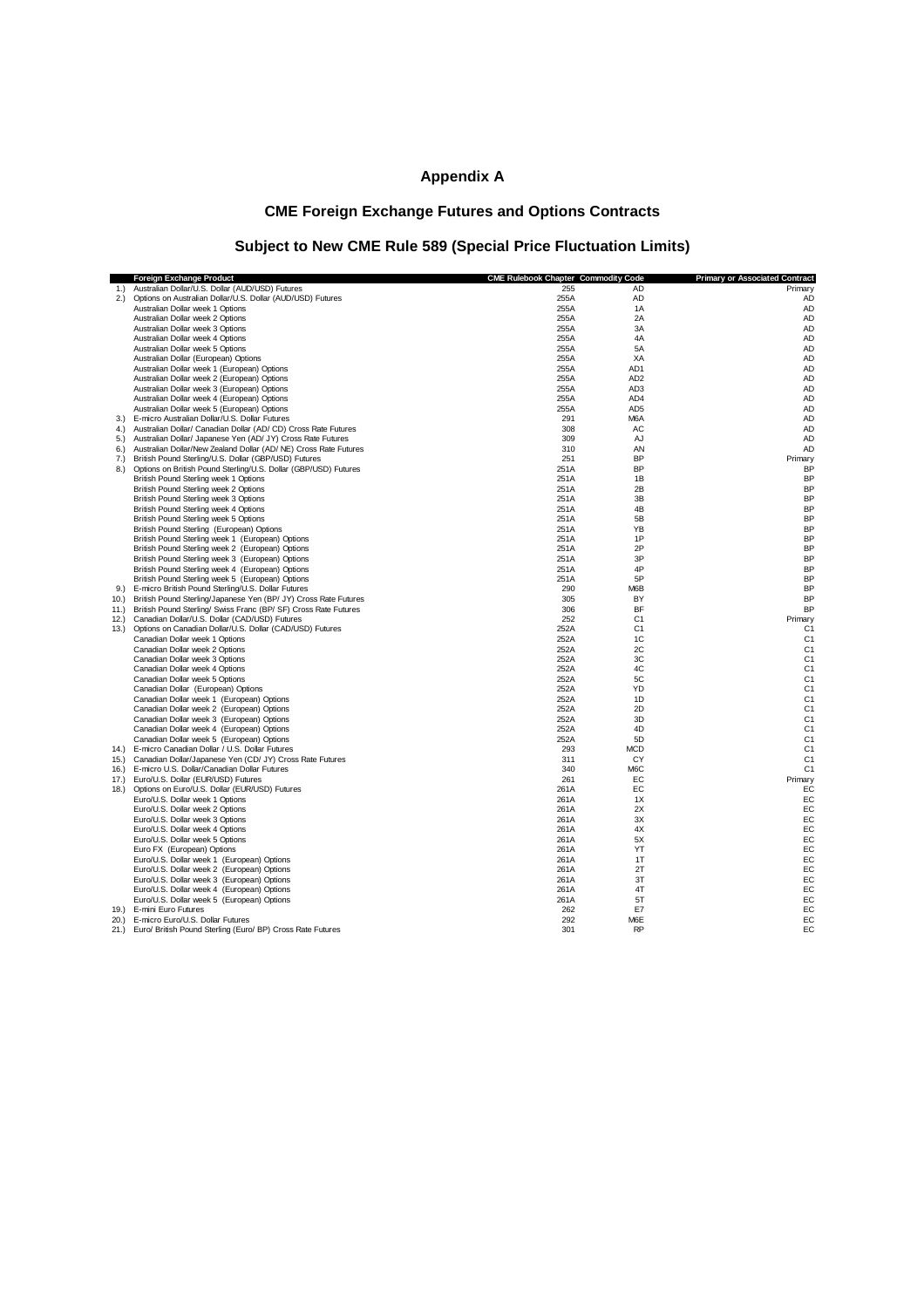|      | Foreign Exchange Product                                              | <b>CME Rulebook Chapter Commodity Code</b> |                  | <b>Primary or Associated Contract</b> |
|------|-----------------------------------------------------------------------|--------------------------------------------|------------------|---------------------------------------|
| 22.) | Options on Euro/ British Pound Sterling (Euro/ BP) Cross Rate Futures | 301A                                       | <b>RP</b>        | EC                                    |
|      | Euro FX/BP Cross Rate week 1 Options                                  | 301A                                       | 1E               | EC                                    |
|      | Euro FX/BP Cross Rate week 2 Options                                  | 301A                                       | 2E               | EC                                    |
|      | Euro FX/BP Cross Rate week 3 Options                                  | 301A                                       | 3E               | EC                                    |
|      | Euro FX/BP Cross Rate week 4 Options                                  | 301A                                       | 4E               | EC                                    |
|      | Euro FX/BP Cross Rate week 5 Options                                  | 301A                                       | 5E               | EC                                    |
| 23.1 | Euro/ Canadian Dollar (Euro/ CD) Cross Rate Futures                   | 302                                        | CC               | EC                                    |
| 24.) | Euro/ Japanese Yen (Euro/ JY) Cross Rate Futures                      | 303                                        | <b>RY</b>        | EC                                    |
| 25.  | Options on Euro/ Japanese Yen (Euro/ JY) Cross Rate Futures           | 303A                                       | <b>RY</b>        | EC                                    |
|      | Euro FX/JY Cross Rate week 1 Options                                  | 303A                                       | 1H               | EC                                    |
|      | Euro FX/JY Cross Rate week 2 Options                                  | 303A                                       | 2H               | EC                                    |
|      | Euro FX/JY Cross Rate week 3 Options                                  | 303A                                       | 3H               | EC                                    |
|      | Euro FX/JY Cross Rate week 4 Options                                  | 303A                                       | 4H               | EC                                    |
|      | Euro FX/JY Cross Rate week 5 Options                                  | 303A                                       | 5H               | EC                                    |
|      | 26.) Euro/ Swiss Franc (Euro/ SF) Cross Rate Futures                  | 304                                        | <b>RF</b>        | EC                                    |
|      | 27.) Options on Euro/ Swiss Franc (Euro/ SF) Cross Rate Futures       | 304A                                       | <b>RF</b>        | EC                                    |
|      | Euro FX/SF Cross Rate week 1 Options                                  | 304A                                       | 11               | EC                                    |
|      | Euro FX/SF Cross Rate week 2 Options                                  | 304A                                       | 21               | EC                                    |
|      | Euro FX/SF Cross Rate week 3 Options                                  | 304A                                       | 3I               | EC                                    |
|      | Euro FX/SF Cross Rate week 4 Options                                  | 304A                                       | 41               | EC                                    |
|      | Euro FX/SF Cross Rate week 5 Options                                  | 304A                                       | 51               | EC                                    |
| 28.  | Euro/Australian Dollar (Euro/ AD) Cross Rate Futures                  | 312                                        | CA               | EC                                    |
| 29.) | Euro /Norwegian Krone (Euro/NKr) Cross Rate Futures                   | 313                                        | <b>CN</b>        | EC                                    |
|      | 30.) Euro/ Swedish Krona (Euro/ Skr) Cross Rate Futures               | 314                                        | KE               | EC                                    |
|      | 31.) Euro/Turkish Lira (Euro/TRY) Cross Rate Futures                  | 320                                        | <b>TRE</b>       | EC                                    |
|      | 32.) Japanese Yen/U.S. Dollar (JPY/USD) Futures                       | 253                                        | .11              | Primary                               |
|      | 33.) Options on Japanese Yen/U.S. Dollar (JPY/USD) Futures            | 253A                                       | J <sub>1</sub>   | J1                                    |
|      | Japanese Yen week 1 Options                                           | 253A                                       | 1J               | J1                                    |
|      | Japanese Yen week 2 Options                                           | 253A                                       | 2J               | J1                                    |
|      | Japanese Yen week 3 Options                                           | 253A                                       | 3J               | J1                                    |
|      | Japanese Yen week 4 Options                                           | 253A                                       | 4J               | J1                                    |
|      | Japanese Yen week 5 Options                                           | 253A                                       | 5J               | J1                                    |
|      | Japanese Yen (European) Options                                       | 253A                                       | YJ               | J1                                    |
|      | Japanese Yen week 1 (European) Options                                | 253A                                       | 1Y               | J1                                    |
|      | Japanese Yen week 2 (European) Options                                | 253A                                       | 2Y               | J1                                    |
|      | Japanese Yen week 3 (European) Options                                | 253A                                       | 3Y               | J <sub>1</sub>                        |
|      | Japanese Yen week 4 (European) Options                                | 253A                                       | 4Y               | J <sub>1</sub>                        |
|      | Japanese Yen week 5 (European) Options                                | 253A                                       | 5Y               | J <sub>1</sub>                        |
| 34.) | E-mini Japanese Yen Futures                                           | 263                                        | J7               | J1                                    |
|      | 35.) E-micro Japanese Yen /U.S. Dollar Futures                        | 294                                        | <b>MJY</b>       | J <sub>1</sub>                        |
|      | 36.) E-micro U.S. Dollar/Japanese Yen Futures                         | 341                                        | M <sub>6</sub> J | J <sub>1</sub>                        |
| 37.  | Mexican Peso/U.S. Dollar (MXN/USD) Futures                            | 256                                        | MP               | Primary                               |
| 38.) | Options on Mexican Peso/U.S. Dollar (MXN/USD) Futures                 | 256A                                       | MP               | MP                                    |
|      | Mexican Peso week 1 Options                                           | 256A                                       | 1M               | MP                                    |
|      | Mexican Peso week 2 Options                                           | 256A                                       | 2M               | MP                                    |
|      | Mexican Peso week 3 Options                                           | 256A                                       | 3M               | MP                                    |
|      | Mexican Peso week 4 Options                                           | 256A                                       | 4M               | MP                                    |
|      | Mexican Peso week 5 Options                                           | 256A                                       | 5M               | MP                                    |
| 39.  | New Zealand Dollar/U.S. Dollar (NZD/USD) Futures                      | 258                                        | <b>NE</b>        | Primary                               |
| 40.  | Options on New Zealand Dollar/U.S. Dollar (NZD/USD) Futures           | 258A                                       | <b>NE</b>        | <b>NE</b>                             |
|      | New Zealand Dollar week 1 Options                                     | 258A                                       | 1Z               | <b>NE</b>                             |
|      | New Zealand Dollar week 2 Options                                     | 258A                                       | 2Z               | <b>NE</b>                             |
|      | New Zealand Dollar week 3 Options                                     | 258A                                       | 3Z               | <b>NE</b>                             |
|      | New Zealand Dollar week 4 Options                                     | 258A                                       | 4Z               | <b>NE</b>                             |
|      | New Zealand Dollar week 5 Options                                     | 258A                                       | 5Z               | <b>NE</b>                             |
| 41.) | Swiss Franc/U.S. Dollar (CHF/USD) Futures                             | 254                                        | E <sub>1</sub>   | Primary                               |
|      | 42.) Options on Swiss Franc/U.S. Dollar (CHF/USD) Futures             | 254A                                       | E <sub>1</sub>   | E <sub>1</sub>                        |
|      | Swiss Franc week 1 Options                                            | 254A                                       | 1S               | E <sub>1</sub>                        |
|      | Swiss Franc week 2 Options                                            | 254A                                       | 2S               | E <sub>1</sub>                        |
|      | Swiss Franc week 3 Options                                            | 254A                                       | 3S               | E <sub>1</sub>                        |
|      | Swiss Franc week 4 Options                                            | 254A                                       | 4S               | E <sub>1</sub>                        |
|      | Swiss Franc week 5 Options                                            | 254A                                       | <b>5S</b>        | E <sub>1</sub>                        |
|      | Swiss Franc (European) Options                                        | 254A                                       | YS               | E <sub>1</sub>                        |
|      | Swiss Franc week 1 (European) Options                                 | 254A                                       | 1W               | E <sub>1</sub>                        |
|      | Swiss Franc week 2 (European) Options                                 | 254A                                       | 2W               | E <sub>1</sub>                        |
|      | Swiss Franc week 3 (European) Options                                 | 254A                                       | 3W               | E <sub>1</sub>                        |
|      | Swiss Franc week 4 (European) Options                                 | 254A                                       | 4W               | E <sub>1</sub>                        |
|      | Swiss Franc week 5 (European) Options                                 | 254A                                       | 5W               | E <sub>1</sub>                        |
| 43.1 | E-micro Swiss Franc/U.S. Dollar Futures                               | 295                                        | <b>MSF</b>       | E <sub>1</sub>                        |
| (44) | E-micro U.S. Dollar/Swiss Franc Futures                               | 342                                        | M6S              | E <sub>1</sub>                        |
| 45.  | Swiss Franc/ Japanese Yen (SF/ JY) Cross Rate Futures                 | 307                                        | SJ               | E1                                    |
| 46.  | Dow Jones CME FX\$INDEX Futures                                       | 404                                        | <b>FXD</b>       | Primary                               |
| 47.  | Norwegian Krone/U.S. Dollar (NOK/USD) Futures                         | 264                                        | UN               | Primary                               |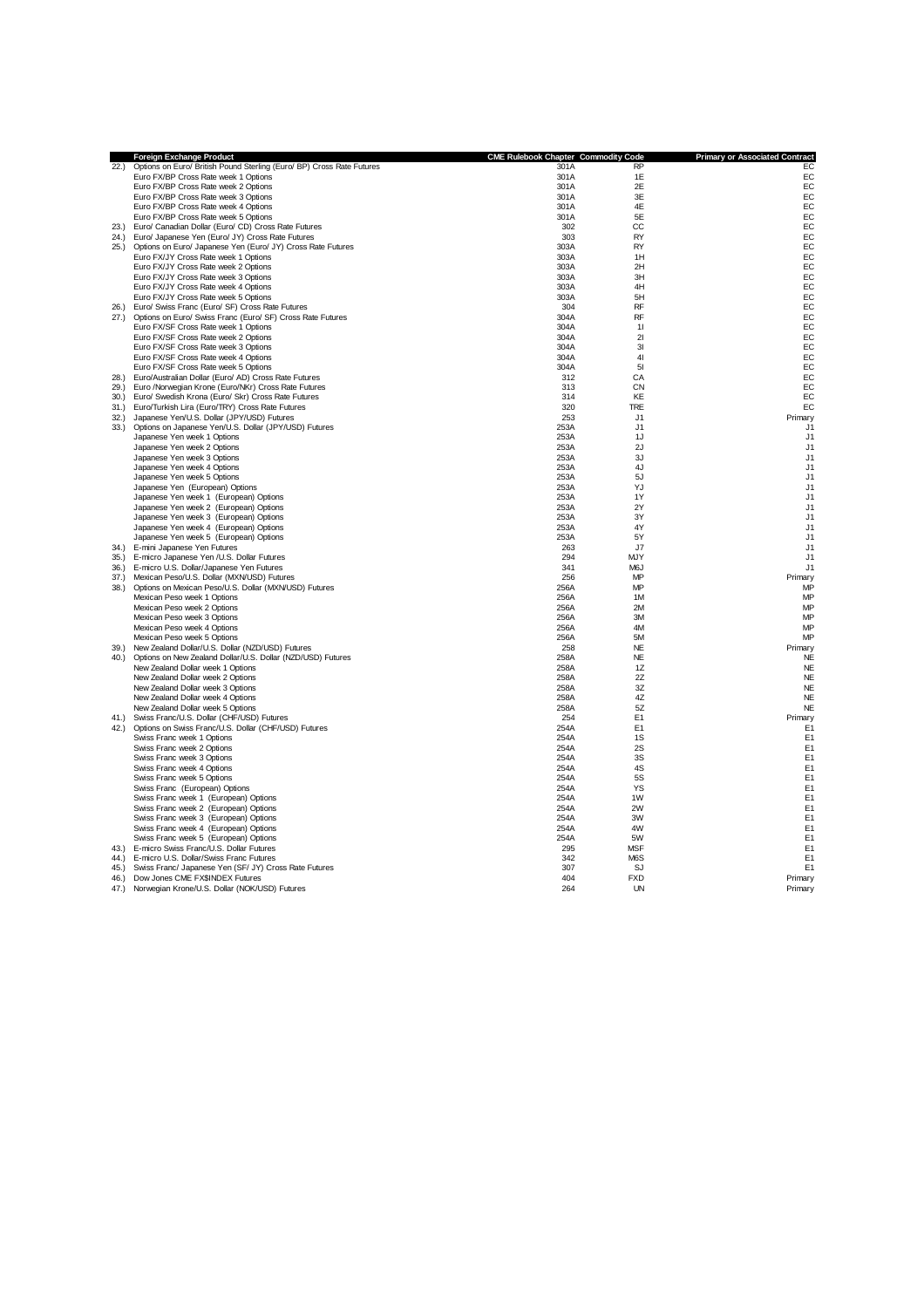|      | Foreign Exchange Product                                                                    | <b>CME Rulebook Chapter Commodity Code</b> |                                    | <b>Primary or Associated Contract</b> |
|------|---------------------------------------------------------------------------------------------|--------------------------------------------|------------------------------------|---------------------------------------|
| 48.) | Swedish Krona/U.S. Dollar (SEK/USD) Futures                                                 | 265                                        | SE                                 | Primary                               |
| 49.1 | Brazilian Real/U.S. Dollar (BRL/USD) Futures                                                | 257                                        | <b>BR</b>                          | Primary                               |
| 50.  | Options on Brazilian Real/U.S. Dollar (BRL/USD) Futures                                     | 257A                                       | BR                                 | <b>BR</b>                             |
|      | Brazilian Real week 1 Options                                                               | 257A                                       | 1R                                 | <b>BR</b>                             |
|      | Brazilian Real week 2 Options                                                               | 257A                                       | 2R                                 | <b>BR</b>                             |
|      | Brazilian Real week 3 Options                                                               | 257A                                       | 3R                                 | <b>BR</b>                             |
|      | Brazilian Real week 4 Options                                                               | 257A                                       | 4R                                 | <b>BR</b>                             |
|      | Brazilian Real week 5 Options                                                               | 257A                                       | 5R                                 | <b>BR</b>                             |
| 51.) | Czech Koruna/U.S. Dollar (CZK/USD) Futures                                                  | 266                                        | CZ                                 | Primary                               |
|      | 52.) Options on Czech Koruna/U.S. Dollar (CZK/USD) Futures                                  | 266A                                       | CZ                                 | CZ                                    |
|      | 53.) Euro/ Czech Koruna (Euro/ Koruna) Cross Rate Futures                                   | 315                                        | К                                  | CZ                                    |
|      | 54.) Options on Euro/ Czech Koruna (Euro/ Koruna) Cross Rate Futures                        | 315A                                       | Κ                                  | CZ                                    |
|      | 55.) Hungarian Forint/U.S. Dollar (HUF/USD) Futures                                         | 267                                        | <b>FR</b>                          | Primary                               |
|      | 56.) Options on Hungarian Forint/U.S. Dollar (HUF/USD) Futures                              | 267A                                       | <b>FR</b>                          | <b>FR</b>                             |
|      | 57.) Euro/Hungarian Forint (EUR/ HUF) Cross Rate Futures                                    | 316                                        | $\mathsf{R}$                       | FR                                    |
| 58.) | Options on Euro/Hungarian Forint (EUR/ HUF) Cross Rate Futures                              | 316A                                       | R                                  | FR                                    |
| 59.  | Israeli Shekel/U.S. Dollar (ILS/USD) Futures                                                | 269                                        | IS                                 | Primary                               |
| 60.  | Options on Israeli Shekel/U.S. Dollar (ILS/USD) Futures                                     | 269A                                       | <b>IS</b>                          | IS                                    |
|      | Isralei Shekel week 1 Options<br>Isralei Shekel week 2 Options                              | 269A<br>269A                               | IS <sub>1</sub><br>IS <sub>2</sub> | IS<br>IS                              |
|      | Isralei Shekel week 3 Options                                                               | 269A                                       | IS <sub>3</sub>                    | IS                                    |
|      | Isralei Shekel week 4 Options                                                               | 269A                                       | IS <sub>4</sub>                    | IS                                    |
|      | Isralei Shekel week 5 Options                                                               | 269A                                       | IS <sub>5</sub>                    | IS                                    |
|      | 61.) Indian Rupee/U.S. Dollar (INR/USD) Futures                                             | 279                                        | <b>SIR</b>                         | Primary                               |
|      | 62.) E-Micro Indian Rupee/U.S. Dollar (INR/USD) Futures                                     | 296                                        | MIR                                | SIR                                   |
|      | 63.) Korean Won/U.S. Dollar (KRW/USD) Futures                                               | 271                                        | <b>KRW</b>                         | Primary                               |
|      | 64.) Options on Korean Won/U.S. Dollar (KRW/USD) Futures                                    | 271A                                       | <b>KRW</b>                         | <b>KRW</b>                            |
|      | Korean Won/USD week 1 Options                                                               | 271A                                       | KR1                                | <b>KRW</b>                            |
|      | Korean Won/USD week 2 Options                                                               | 271A                                       | KR <sub>2</sub>                    | <b>KRW</b>                            |
|      | Korean Won/USD week 3 Options                                                               | 271A                                       | KR3                                | <b>KRW</b>                            |
|      | Korean Won/USD week 4 Options                                                               | 271A                                       | KR4                                | <b>KRW</b>                            |
|      | Korean Won/USD week 5 Options                                                               | 271A                                       | KR <sub>5</sub>                    | <b>KRW</b>                            |
| 65.  | Polish Zloty/U.S. Dollar (PLN/USD) Futures                                                  | 268                                        | PZ                                 | Primary                               |
|      | 66.) Options on Polish Zloty/U.S. Dollar (PLN/USD) Futures                                  | 268A                                       | PZ                                 | PZ                                    |
|      | 67.) Euro/Polish Zloty (EUR/ PLN) Cross Rate Futures                                        | 317                                        | z                                  | PZ                                    |
|      | 68.) Options on Euro/Polish Zloty (EUR/ PLN) Cross Rate Futures                             | 317A                                       | z                                  | PZ                                    |
|      | 69.) Chinese Renminbi/U.S. Dollar (RMB/USD) Futures                                         | 270                                        | <b>RMB</b>                         | Primary                               |
|      | 70.) Options on Chinese Renminbi/U.S. Dollar (RMB/USD) Futures                              | 270A                                       | <b>RMB</b>                         | <b>RMB</b>                            |
|      | Chinese Renminbi (USD) week 1 Options                                                       | 270A                                       | RB <sub>1</sub>                    | <b>RMB</b>                            |
|      | Chinese Renminbi (USD) week 2 Options                                                       | 270A                                       | RB <sub>2</sub>                    | <b>RMB</b>                            |
|      | Chinese Renminbi (USD) week 3 Options                                                       | 270A                                       | RB <sub>3</sub>                    | <b>RMB</b>                            |
|      | Chinese Renminbi (USD) week 4 Options                                                       | 270A                                       | RB4                                | <b>RMB</b>                            |
|      | Chinese Renminbi (USD) week 5 Options                                                       | 270A                                       | RB <sub>5</sub>                    | <b>RMB</b>                            |
|      | 71.) U.S. Dollar/Chinese Renminbi (USD/RMB or CNY) Futures with U.S. Dollar Banking         | 270J                                       | <b>CNY</b>                         | <b>RMB</b>                            |
|      | 72.) U.S. Dollar/Offshore Chinese Renminbi (USD/RMB) Futures                                | 284L                                       | <b>CNH</b>                         | <b>RMB</b>                            |
| 73.) | Chinese Renminbi / Euro (RMB/ Euro) Cross Rate Futures                                      | 318                                        | <b>RME</b>                         | <b>RMB</b>                            |
| 74.) | Options on Chinese Renminbi / Euro (RMB/ Euro) Cross Rate Futures                           | 318A                                       | <b>RME</b>                         | <b>RMB</b>                            |
|      | Chinese Renminbi (EURO) week 1 Options                                                      | 318A                                       | RE <sub>1</sub>                    | <b>RMB</b>                            |
|      | Chinese Renminbi (EURO) week 2 Options                                                      | 318A                                       | RE <sub>2</sub>                    | <b>RMB</b>                            |
|      | Chinese Renminbi (EURO) week 3 Options                                                      | 318A                                       | RE3                                | <b>RMB</b>                            |
|      | Chinese Renminbi (EURO) week 4 Options                                                      | 318A                                       | RE4                                | <b>RMB</b>                            |
|      | Chinese Renminbi (EURO) week 5 Options                                                      | 318A                                       | RE <sub>5</sub>                    | <b>RMB</b>                            |
|      | 75.) E-Micro U.S. Dollar/Chinese Renminbi (USD/RMB or CNY) Futures with U.S. Dollar Banking | 343J                                       | <b>MNY</b>                         | <b>RMB</b>                            |
|      | 76.) E-Micro U.S. Dollar/Offshore Chinese Renminbi (USD/RMB) Futures                        | 344L                                       | <b>MNH</b>                         | <b>RMB</b>                            |
|      | 77.) Russian Ruble/U.S. Dollar (RUB/USD) Futures                                            | 260                                        | <b>RU</b>                          | Primary                               |
| 78.) | Options on Russian Ruble/U.S. Dollar (RUB/USD) Futures                                      | 260A                                       | <b>RU</b>                          | <b>RU</b>                             |
|      | Russian Ruble week 1 Options                                                                | 260A                                       | RU1                                | <b>RU</b>                             |
|      | Russian Ruble week 2 Options                                                                | 260A<br>260A                               | RU <sub>2</sub><br>RU <sub>3</sub> | <b>RU</b><br><b>RU</b>                |
|      | Russian Ruble week 3 Options<br>Russian Ruble week 4 Options                                | 260A                                       | RU <sub>4</sub>                    | <b>RL</b>                             |
|      | Russian Ruble week 5 Options                                                                | 260A                                       | RU <sub>5</sub>                    | <b>RL</b>                             |
| 79.) | South African Rand/U.S. Dollar (ZAR/USD) Futures                                            | 259                                        | <b>RA</b>                          | Primary                               |
| 80.) | Options on South African Rand/U.S. Dollar (ZAR/USD) Futures                                 | 259A                                       | <b>RA</b>                          | <b>RA</b>                             |
|      | South African Rand week 1 Options                                                           | 259A                                       | 1 <sub>N</sub>                     | RA                                    |
|      | South African Rand week 2 Options                                                           | 259A                                       | 2N                                 | RA                                    |
|      | South African Rand week 3 Options                                                           | 259A                                       | 3N                                 | RA                                    |
|      | South African Rand week 4 Options                                                           | 259A                                       | 4N                                 | <b>RA</b>                             |
|      | South African Rand week 5 Options                                                           | 259A                                       | 5N                                 | <b>RA</b>                             |
|      | 81.) U.S. Dollar/South African Rand (USD/ZAR) Futures                                       | 259L                                       | ZAR                                | RA                                    |
|      | 82.) U.S. Dollar/Turkish Lira (USD/TRY) Futures                                             | 272                                        | <b>TRY</b>                         | Primary                               |
|      | 83.) U.S. Dollar/Chilean Peso (USD/CLP) Futures                                             | 345                                        | <b>CHL</b>                         | Primary                               |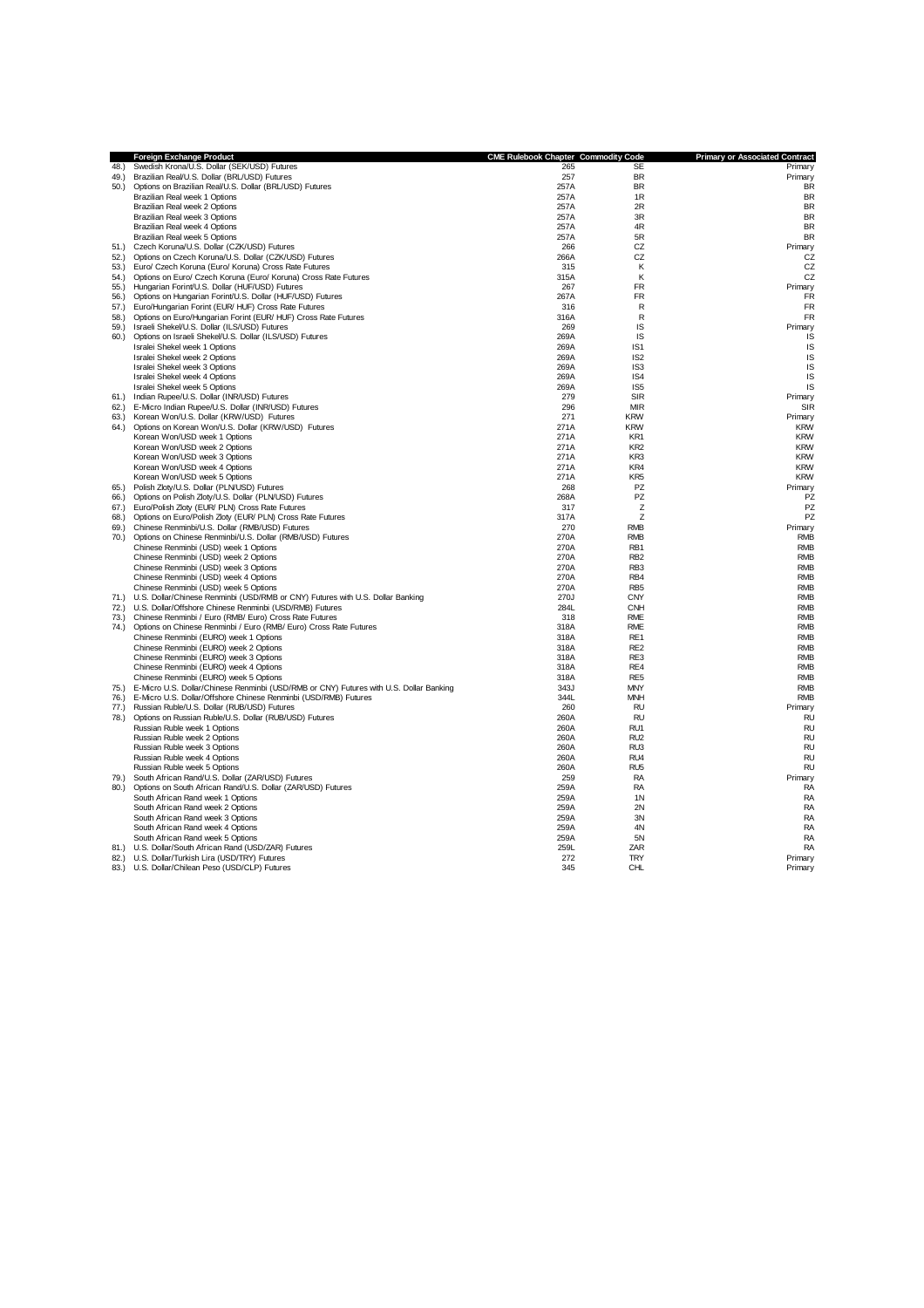# **Appendix B**

## **New CME Rule**

# **(Additions are underlined.)**

# **Chapter 5**

## **Trading Qualifications and Practices**

## **589. SPECIAL PRICE FLUCTUATION LIMITS**

The special price fluctuation limits applicable to those contracts with special price fluctuation limits are set forth in the Special Price Fluctuation Limits Table ("Table") in the Interpretations Section at the end of Chapter 5.

- 1. Initial Price Fluctuation Limits for All Contract Months. At the commencement of each trading day, there shall be initial price fluctuation limits in effect for each futures contract month of the Primary Futures Contract (as identified in the Table) above or below the previous day's settlement price for such contract month set at the first special price fluctuation limit level as provided in the Table.
- 2. (i) First Triggering Event and Temporary Trading Halt. If the lead contract month (as identified by the Exchange) of the Primary Futures Contract is bid or offered via Globex at the upper or lower price fluctuation limit at the first special price fluctuation limit level, as applicable, it will be considered a Triggering Event that will begin a five (5) minute monitoring period in the lead contract month. If at the end of the five (5) minute monitoring period, the lead contract month of the Primary Futures Contract is not bid or offered at the applicable special price fluctuation limit, the special price fluctuation limits shall be expanded an additional increment above and below the previous day's settlement price for all contract months of the Primary Futures Contract as provided in the Table. If, however, at the end of the five (5) minute monitoring period, the lead contract month of the Primary Futures Contract is bid or offered at the applicable special price fluctuation limit, a two (2) minute Temporary Trading Halt will commence in all contract months of the Primary Futures Contract as well as in all contract months of Associated Products of the Primary Futures Contract as provided in the Table. In addition, trading in any Associated Product that is an option related to the Primary Futures Contract or in an option contract related to any other Associated Product of the Primary Futures Contract of this rule that may be available for trading on Globex or on the trading floor shall be subject to a coordinated Temporary Trading Halt.

(ii) Expansion of Limits Following Temporary Trading Halt. Following the end of a Temporary Trading Halt, the affected markets shall re-open simultaneously in all contract months of the Primary Futures Contract as well as in all contract months of Associated Products of the Primary Futures Contract of this rule. When trading resumes, the price fluctuation limits of the Primary Futures Contract shall be expanded an additional increment above and below the previous day's settlement price for all contract months of the Primary Futures Contract as provided in the Table.

(iii) Each instance in which a Triggering Event occurs, a five (5) minute monitoring period will commence as provided in Sections 589.2.(a) and 589.2.(b). In each instance, the price fluctuation limits for each contract month of the Primary Futures Contract shall be expanded by an additional increment as provided in the Table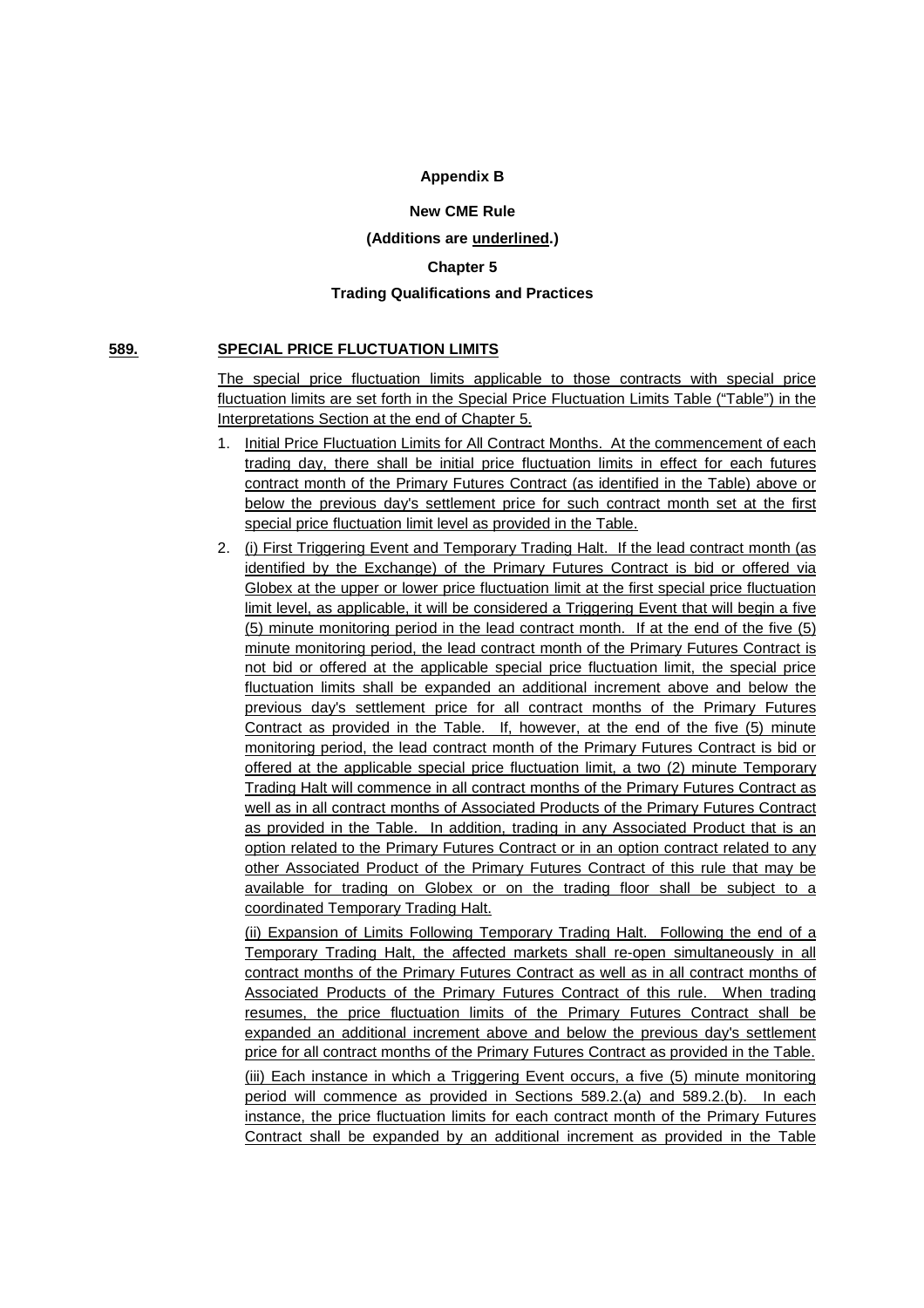above and below the previous day's settlement price for such contract month. Following the fourth triggering event, there will be no further limits.

(iv) A Primary Futures Contract shall not be the lead Primary Futures Contract on the contract's last trading day. There shall be no special price fluctuation limits on the last trading day of an expiring Foreign Exchange futures contract that serves as a primary futures contract for the purposes of Rule 589. Additionally, there shall be no temporary trading halts or expansion of special price fluctuation limits during the last five (5) minutes of trading on the last trading day of an expiring Foreign Exchange futures contract that serves as a Primary Futures Contract for the purposes of Rule 589.

# 3. Price Fluctuation Limits on Trading Floor (Floor Trading)

(i) The special price fluctuation limits cited in Section 589.1. of this rule shall be applicable on the trading floor. All markets on the trading floor shall be limited to trading at these special fluctuation price levels (locked limit); however, such trading shall not constitute a Triggering Event for purposes of a Temporary Trading Halt.

(ii) In all instances when a Triggering Event in the lead contract month of the Primary Futures Contract occurs on Globex, floor trading in all contract months of the Primary Futures Contract and in all contract months of Associated Products of the Primary Futures Contract of this rule shall immediately halt. Additionally, trading in any option related to the Primary Futures Contract or in an option contract related to any Associated Product of the Primary Futures Contract of this rule shall be subject to a coordinated Temporary Trading Halt.

(iii) Whenever Globex markets are re-opened with expanded price limits pursuant to the provisions of Section 589.2. of this rule, the affected markets on the trading floor shall simultaneously re-open with the expanded limits in place.